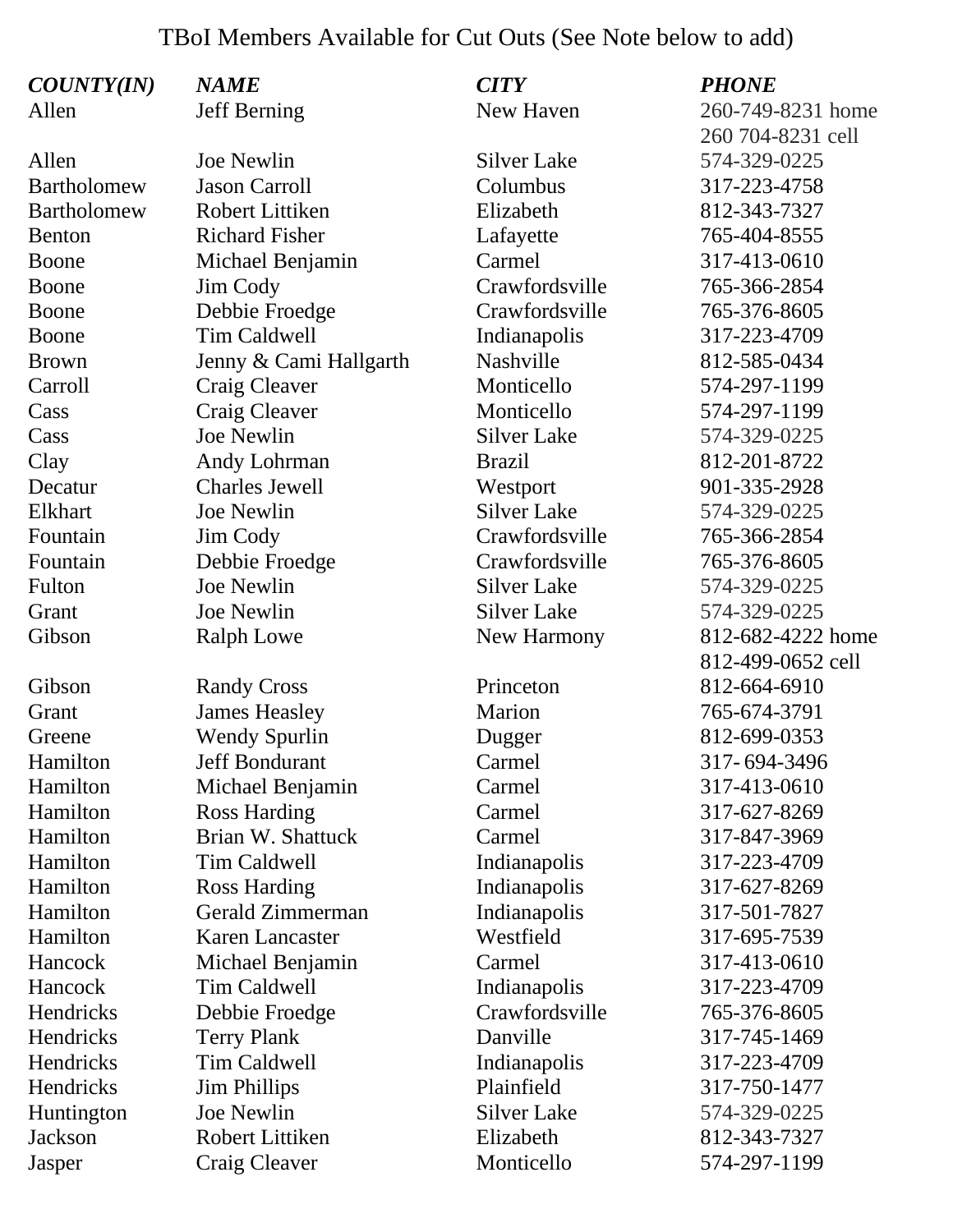| <b>Jennings</b> | Robert Littiken       | Elizabeth              | 812-343-7327      |
|-----------------|-----------------------|------------------------|-------------------|
| Johnson         | <b>Tim Caldwell</b>   | Indianapolis           | 317-223-4709      |
| Johnson         | Gerald Zimmerman      | Indianapolis           | 317-501-7827      |
| Kosciusko       | Joe Newlin            | <b>Silver Lake</b>     | 574-329-0225      |
| LaGrange        | Joe Newlin            | <b>Silver Lake</b>     | 574-329-0225      |
| LaPorte         | Nancy Biggum          | <b>Rolling Prairie</b> | 219-363-2440      |
| Lawrence        | <b>Curtis McBride</b> | <b>Bedford</b>         | 812-797-4269      |
| Madison         | Michael Benjamin      | Carmel                 | 317-413-0610      |
| Madison         | <b>Jim DeShon</b>     | Pendleton              | 765-425-7748      |
| Marion          | Jeff Bondurant        | Carmel                 | 317-694-3496      |
| Marion          | Michael Benjamin      | Carmel                 | 317-413-0610      |
| Marion          | <b>Tim Caldwell</b>   | Indianapolis           | 317-223-4709      |
| Marion          | Sam Dodd              | Indianapolis           | 317-353-2475 home |
|                 |                       |                        | 317-894-3114 work |
| Marion          | <b>Schon Gaines</b>   | Indianapolis           | 317-689-9243      |
| Marion          | <b>Joe Harding</b>    | Indianapolis           | 317-640-4518      |
| Marion          | <b>Ross Harding</b>   | Indianapolis           | 317-627-8269      |
| Marion          | Gerald Zimmerman      | Indianapolis           | 317-501-7827      |
| Marion          | Mike Seib             | Mooresville            | 317-432-5342      |
| <b>Marshall</b> | Joe Newlin            | <b>Silver Lake</b>     | 574-329-0225      |
| Miami           | Joe Newlin            | <b>Silver Lake</b>     | 574-329-0225      |
| Montgomery      | Jim Cody              | Crawfordsville         | 765-366-2854      |
| Montgomery      | Debbie Froedge        | Crawfordsville         | 765-376-8605      |
| Montgomery      | <b>Travis Howell</b>  | Crawfordsville         | 765-366-6816      |
| Morgan          | <b>Randy Morris</b>   | Mooresville            | 317-833-4658      |
| Noble           | Joe Newlin            | <b>Silver Lake</b>     | 574-329-0225      |
| Parke           | Andy Lohrman          | <b>Brazil</b>          | 812-201-8722      |
| Parke           | Jim Cody              | Crawfordsville         | 765-366-2854      |
| Parke           | Debbie Froedge        | Crawfordsville         | 765-376-8605      |
| Posey           | <b>Ralph Lowe</b>     | New Harmony            | 812-682-4222 home |
|                 |                       |                        | 812-499-0652 cell |
| Posey           | Earl Schnell          | Newburgh               | 812-598-9162      |
| Pulaski         | Craig Cleaver         | Monticello             | 574-297-1199      |
| Putnam          | Andy Lohrman          | <b>Brazil</b>          | 812-201-8722      |
| Putnam          | Jim Cody              | Crawfordsville         | 765-366-2854      |
| Putnam          | Debbie Froedge        | Crawfordsville         | 765-376-8605      |
| Putnam          | <b>Bob Gruener</b>    | Fillmore               | 765-720-5089      |
| Putnam          | <b>Bret Hurley</b>    | Greencastle            | 765-721-0292      |
| <b>Ripley</b>   | Jim Orem              | Milan                  | 812-623-2062      |
| St. Joseph      | Nancy Biggum          | <b>Rolling Prairie</b> | 219-363-2440      |
| St. Joseph      | Joe Newlin            | <b>Silver Lake</b>     | 574-329-0225      |
| Spencer         | Earl Schnell          | Newburgh               | 812-598-9162      |
| Sullivan        | <b>Wendy Spurlin</b>  | Dugger                 | 812-699-0353      |
| Tippecanoe      | Jim Cody              | Crawfordsville         | 765-366-2854      |
| Tippecanoe      | <b>Richard Fisher</b> | Lafayette              | 765-404-8555      |
| Tippecanoe      | Erik Hasek            | Lafayette              | 219-207-1285      |